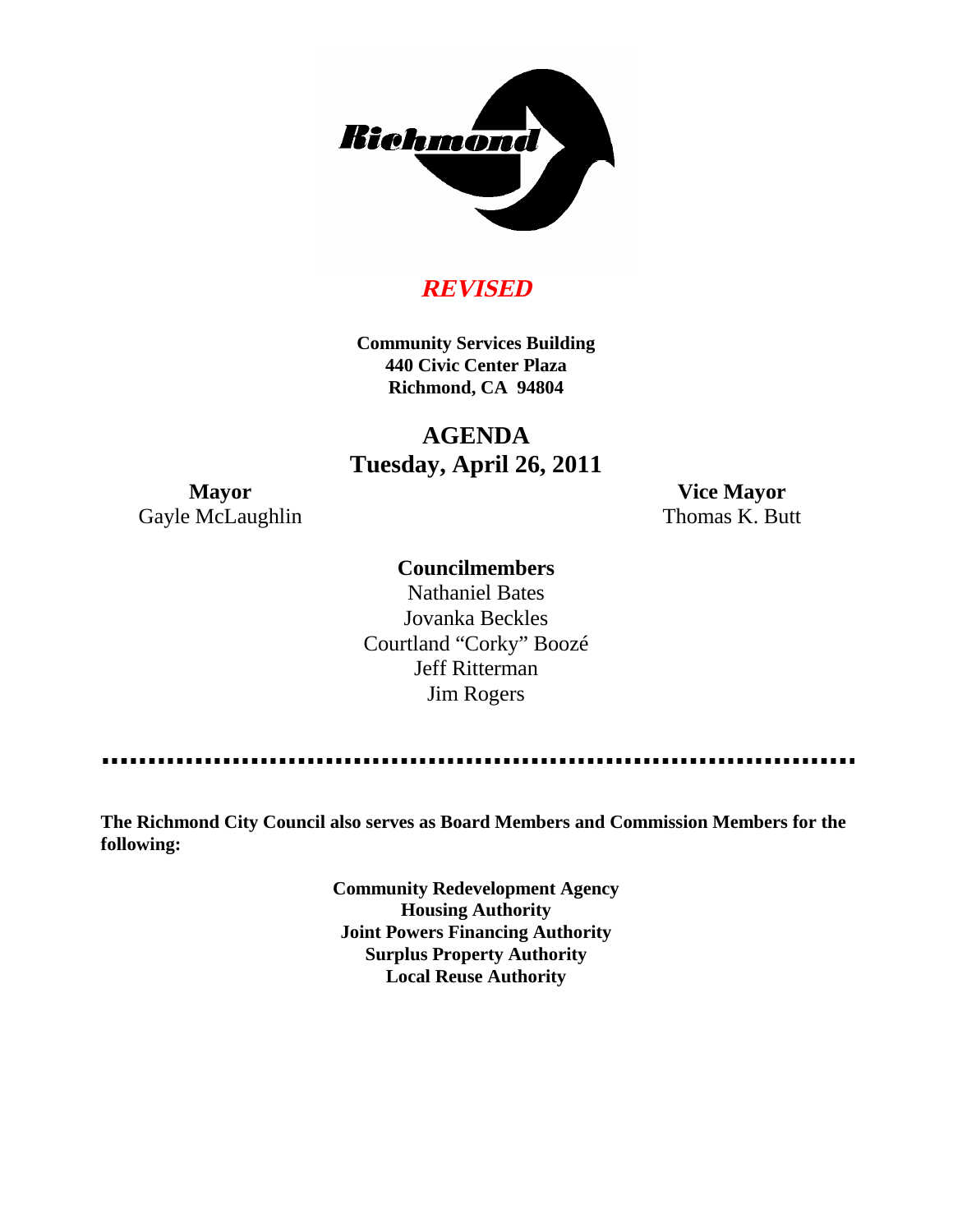# **MEETING PROCEDURES**

The City of Richmond encourages community participation at its City Council meetings and has established procedures that are intended to accommodate public input in a timely and time-sensitive way. As a courtesy to all members of the public who wish to participate in City Council meetings, please observe the following procedures:

**PUBLIC COMMENT ON AGENDA ITEMS:** Anyone who desires to address the City Council on items appearing on the agenda must complete and file a pink speaker's card with the City Clerk **prior** to the City Council's consideration of the item. Once the City Clerk has announced the item and discussion has commenced, no person shall be permitted to speak on the item other than those persons who have submitted their names to the City Clerk. Your name will be called when the item is announced for discussion. **Each speaker will be allowed TWO (2) MINUTES to address the City Council on NON-PUBLIC HEARING items listed on the agenda.**

**OPEN FORUM FOR PUBLIC COMMENT:** Individuals who would like to address the City Council on matters not listed on the agenda or on **Presentations, Proclamations and Commendations, Report from the City Attorney, or Reports of Officers** may do so under Open Forum. All speakers must complete and file a pink speaker's card with the City Clerk **prior** to the commencement of Open Forum. **The amount of time allotted to individual speakers shall be determined based on the number of persons requesting to speak during this item. The time allocation for each speaker will be as follows: 15 or fewer speakers, a maximum of 2 minutes; 16 to 24 speakers, a maximum of 1 and one-half minutes; and 25 or more speakers, a maximum of 1 minute.**

### **SPEAKERS ARE REQUESTED TO OCCUPY THE RESERVED SEATS IN THE FRONT ROW BEHIND THE SPEAKER'S PODIUM AS THEIR NAME IS ANNOUNCED BY THE CITY CLERK.**

**CONSENT CALENDAR:** Consent Calendar items are considered routine and will be enacted, approved or adopted by one motion unless a request for removal for discussion or explanation is received from the audience or the City Council. A member of the audience requesting to remove an item from the Consent Calendar must complete and file a speaker's card with the City Clerk **prior to the City Council's consideration of Agenda Review.** An item removed from the Consent Calendar may be placed anywhere on the agenda following the City Council's agenda review.

*The City Council's adopted Rules of Procedure recognize that debate on policy is healthy; debate on personalities is not. The Chairperson has the right and obligation to cut off discussion that is too personal, too loud, or too crude.*

**\*\*\*\*\*\*\*\*\*\*\*\*\*\*\*\*\*\*\*\*\*\*\*\*\*\*\*\*\*\*\*\*\*\*\*\*\*\*\*\*\*\*\*\*\*\*\*\*\*\*\*\*\*\*\*\*\*\***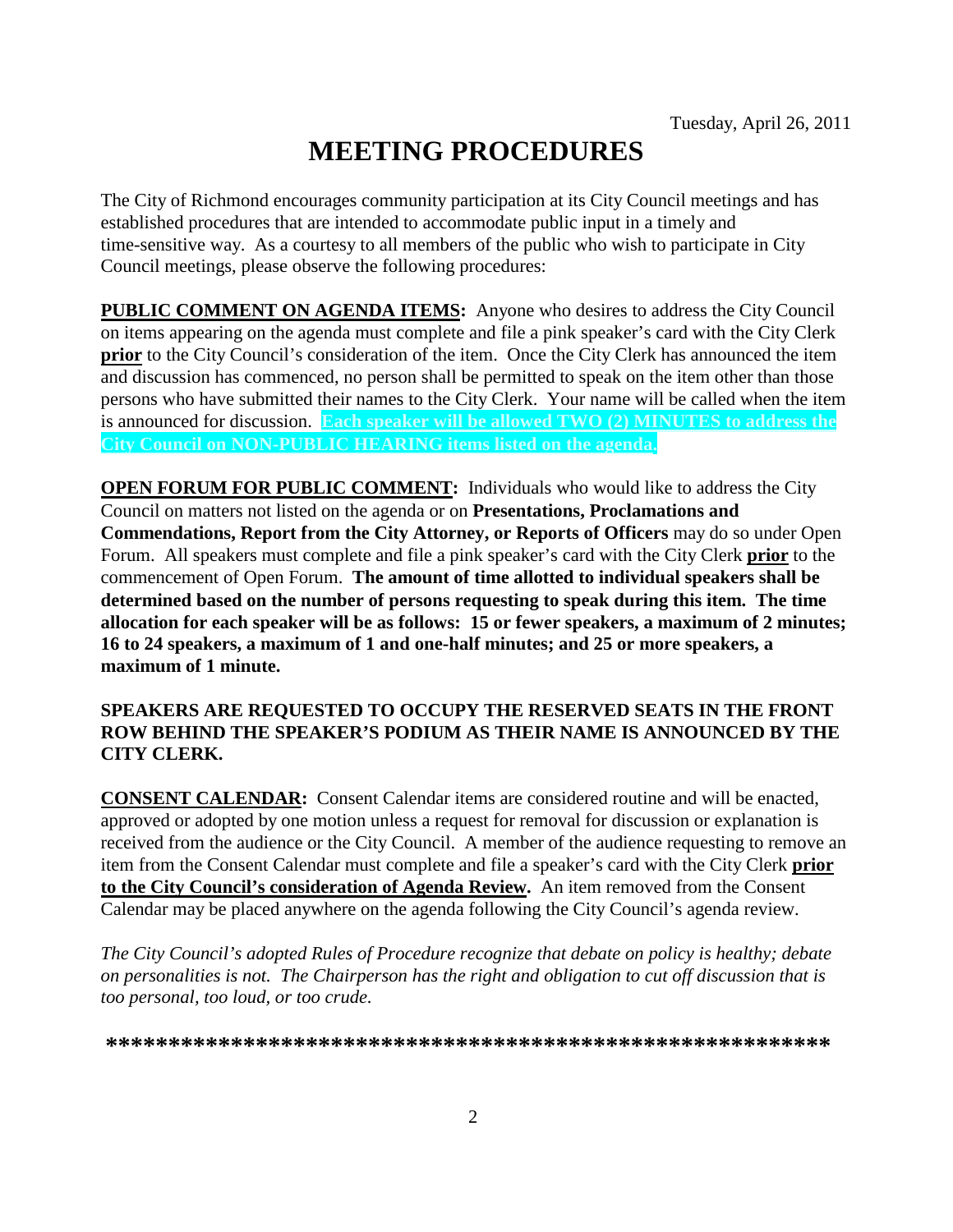# **EVENING OPEN SESSION**

### 5:00 p.m.

### **A. ROLL CALL**

### **B. PUBLIC COMMENT**

### **C. ADJOURN TO CLOSED SESSION**

### **CLOSED SESSION**

Shimada Room of the Community Services Building

#### **A. CITY COUNCIL**

### **A-1.** CONFERENCE WITH LABOR NEGOTIATORS (Government Code Section 54957.6):

City designated Representatives: Jack Hughes, Leslie Knight, and Lisa Stephenson Employee Organization or Unrepresented Employees: SEIU Local 1021, IFPTE Local 21, RPOA, RPMA, Local 188, and RFMA.

# **RICHMOND CITY COUNCIL**

6:30 p.m.

### **PLEDGE TO THE FLAG**

- **A. ROLL CALL**
- **B. STATEMENT OF CONFLICT OF INTEREST**
- **C. OPEN FORUM FOR PUBLIC COMMENT**
- **D. AGENDA REVIEW**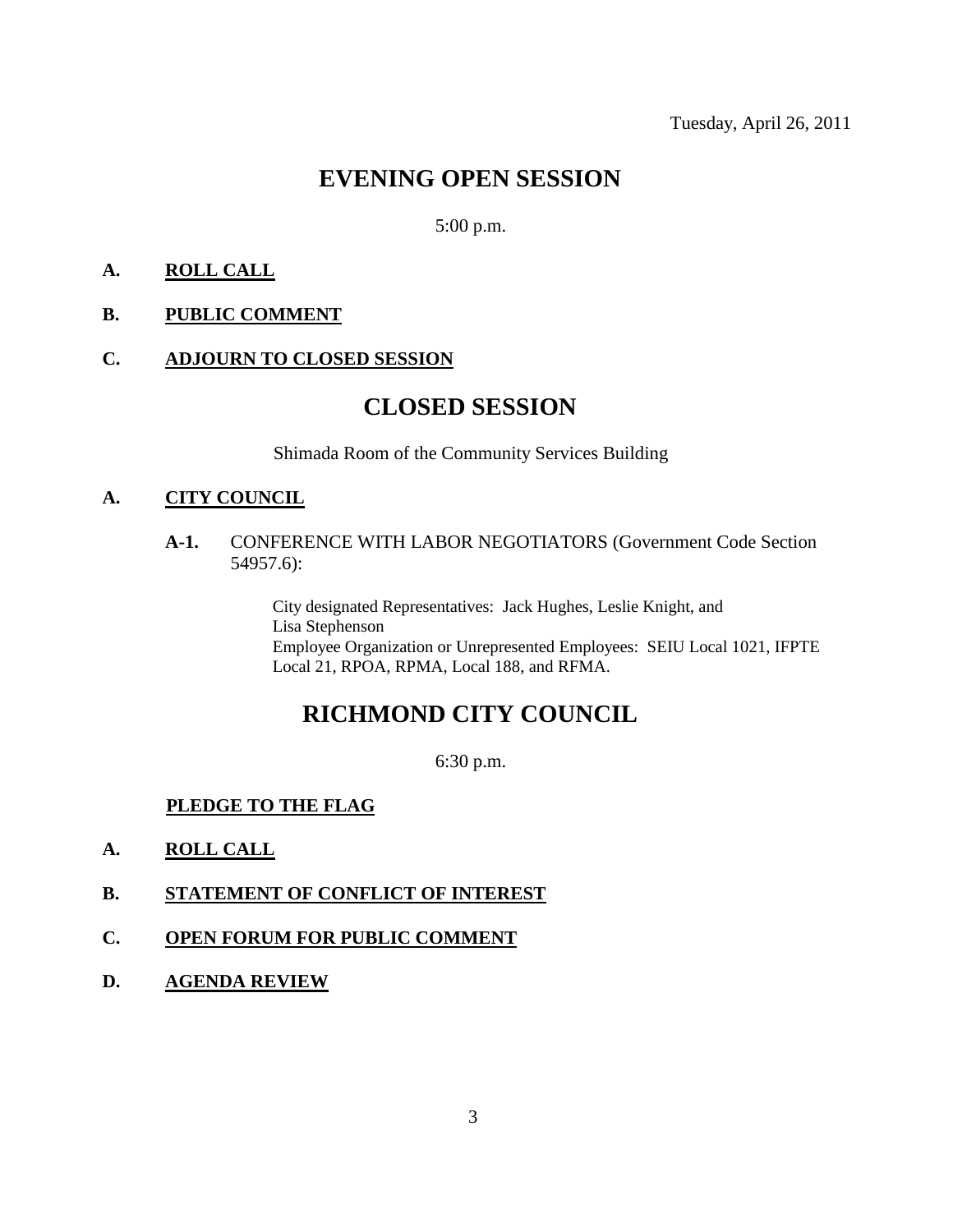### **E. PRESENTATIONS, PROCLAMATIONS, AND COMMENDATIONS**

- **E-1.** PROCLAMATION celebrating the life and accomplishments of Marshal "Major" Taylor -1878-1932 (Mayor McLaughlin 620-6503/Councilmember Beckles 620-6581.
- **E-2.** PRESENTATION OF CERTIFICATES OF APPRECIATION to the Earn It, Keep It Save It Program Volunteers - Mayor's Office (Mayor McLaughlin 620- 6503).
- **E-3.** PROCLAMATION declaring May 2011 National Historic Preservation Month Mayor's Office (Mayor McLaughlin 620-6503).

### **F. REPORT FROM THE CITY ATTORNEY OF FINAL DECISIONS MADE AND NON-CONFIDENTIAL DISCUSSIONS HELD DURING CLOSED SESSION**

### **G. STUDY SESSION**

- **G-1.** RECEIVE a presentation by the Richmond Public Library Foundation regarding fundraising efforts on behalf of the Library - Library and Cultural Services (Mike Oliver 620-6554).
- **G-2.** PRESENTATION of Contra Costa College Capital Bond Initiative by Contra Costa College President, McKinley Williams - Mayor's Office (Mayor McLaughlin 620-6503).
- **G-3.** RECEIVE a presentation from Caltrans on their I-80 Integrated Corridor Mobility (ICM) Project - Engineering Services (Edric Kwan 621-1825/Steven Tam 307-8112).
- **G-4.** RECEIVE a presentation regarding the draft Wastewater Collection System Master Plan and proposed improvement projects - Engineering Services (Edric Kwan/Chad Davisson 620-5486).
- **G-5.** RECEIVE a presentation from Professor Jason Corburn regarding Health Equity in Richmond - City Manager's Office (Bill Lindsay 620-6512).